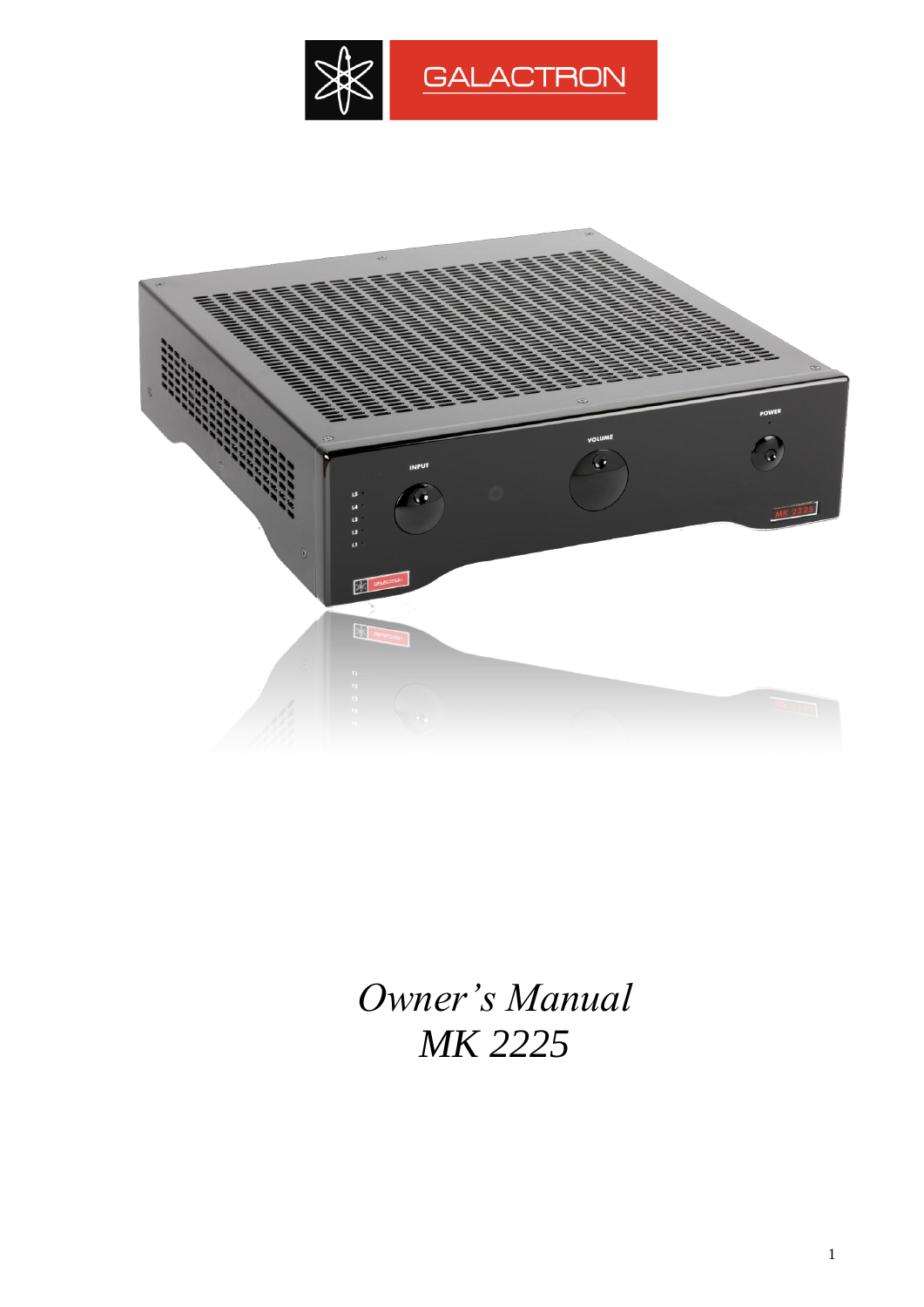# *Thank you and congratulation.*

*By choosing GALACTRON you have not only purchased a sophisticated and refined piece of hi-fi sound reproduction equipment but have also acquired 40 years of experience, research and interrupted love for music.*

*The most important content of your new GALACTRON is not its built-in technology but rather the tradition of excellence, appeal and style associated with our name, earned in over the span of our history, a name is now almost a legend.*

*We have worked hard to perfect this technology and bring it to market at an acceptable price, driven by our passion for music and humbly convinced to provide a small contribution to the man's peace of mind by creating instruments with which to enjoy music.*

*The best reward of our enterprise is your satisfaction and the serene hours you will spend listening to your GALACTRON.*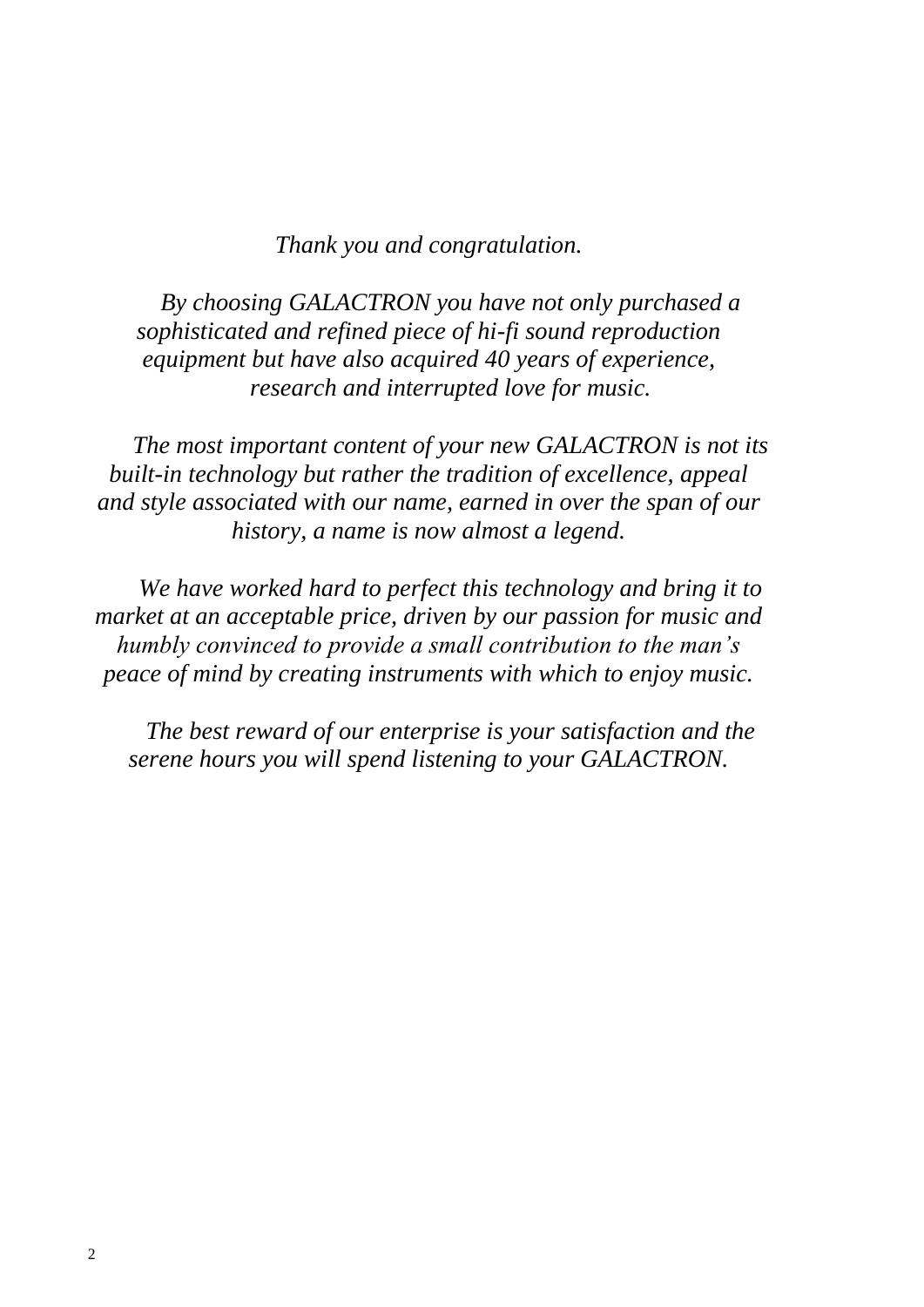#### **BEFORE STARTING**

Your GALACTRON amplifier is ready out of the box to be plugged into the household wall outlet and to other components of your hi-fi system without the need for internal setting.

DO NOT OPEN THE AMPLIFIER CASE FOR ANY REASON: ANY REPAIRS OR ADJUSTMENT TO BE MADE INSIDE THE UNIT MUST BE PERFORMED BY A GALACTRON DEALER OR CERTIFIED SERVICE CENTER.

To meet the acting regulations and ensure your safety, always disconnect the power cord from the main power line before working on this equipment.

#### **PLEASE READ THIS MANUAL CAREFULLY: GALACTRON AMPLIFIER DIFFER GREATLY FROM ALL OTHER AMPLIFIER, AND THEIR CORRECT USE REQUIRES AN AT LEAST CURSORY LEVEL OF INSTRUCTION.**

#### **PARTS LIST**

In addition to this manual, the packing should include the following material:

- MK 2225 integrated amplifier
- power cord, meeting IEC specs
- infrared remote control
- guarantee card

#### **POWER LINE REQUIREMENTS**

The amplifier includes a separate power cord, which has an IEC norm socket on one end and a 10 A plug on the other.

Before inserting the IEC socket into the recessed plug located on the rear panel of the amplifier (see the Chapter on "Connections and Checks"), make sure the main power switch is in the OFF position.

**top**



**switch in the ON position switch in the OFF position**

The amplifier is factory wired for a nominal line voltage of 230+5% V:TO USE A DIFFERENT VOLTAGE, CONTACT A GALACTRON SERVICE CENTER. The 230 V line voltage is the new European standard.

#### **CONNECTING COMPONENTS**

Connection with other pieces of audio equipment does not have special limitations. Be sure to use suitable cables and connectors, so as not to degrade the exceptionally high performance of these amplifiers. The various connection possible and the electrical specifications of the input and output are reported in detail in the following chapters.

**WARNING:** CONNECTING THE SPEAKER OUTPUT TO THE LINE VOLTAGE OR ANY FORM OF CURRENT GENERATOR WILL DESTROY THE FINAL POWER STAGE.

#### **COMMANDS AND CONTROLS**

GALACTRON integrated amplifiers do not have front panel commands, and their function are selected and adjusted with the enclosed remote control.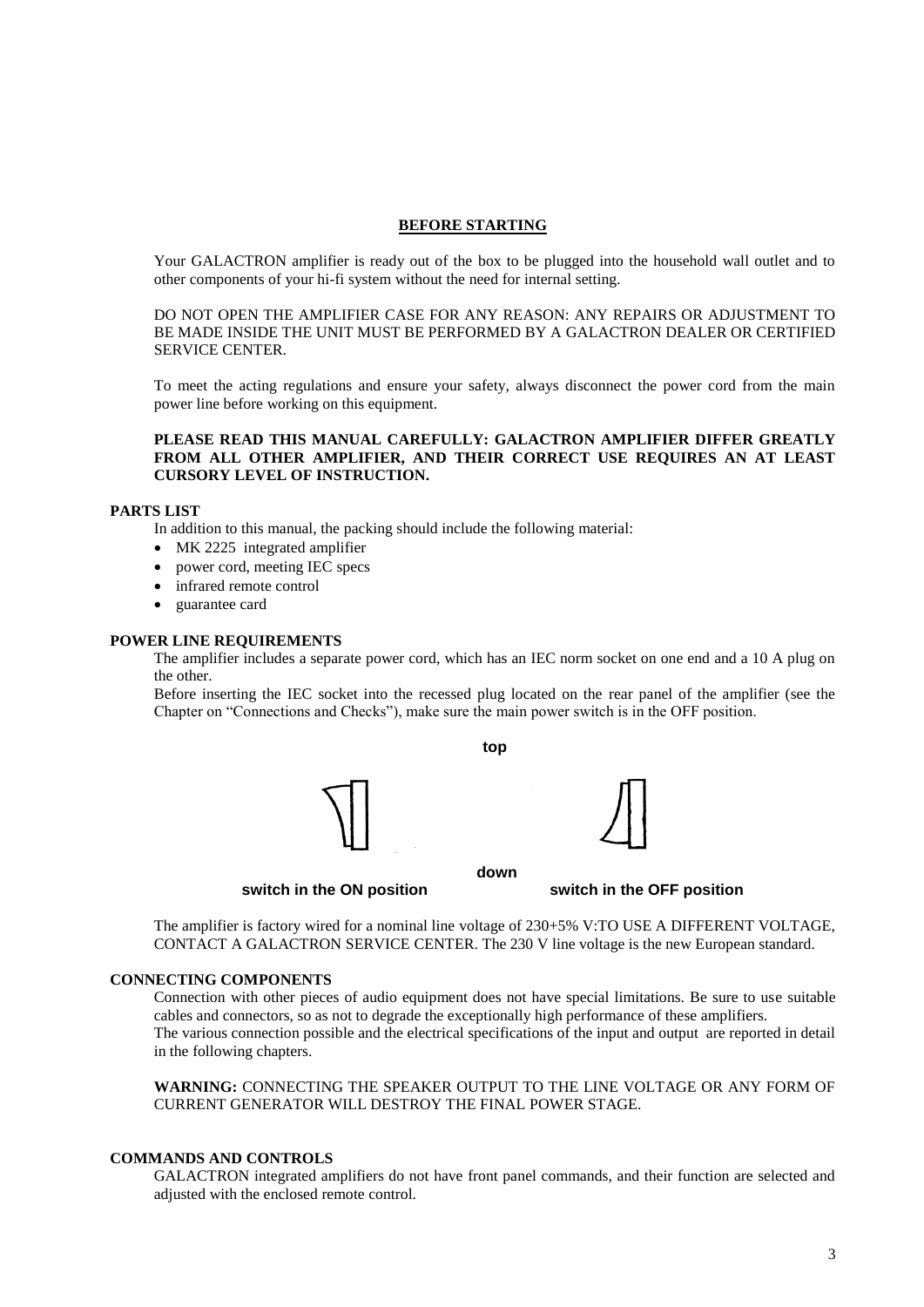The remote control is also normally used to turn the amplifier ON and OFF. If you plan not to use the amplifier for an extended period of time, you can completely shut down the unit by setting the main power switch to the OFF position.

# **PLACEMENT**

The dissipation of the heat produced by the power MOSFET is a slot way, placed above.

The particular configuration as it takes advantage of the upward convection of hot air, drawing it down over the device and funnelling it to the upper slots. With this solution it is not necessary to provide a large space side and top, but it is good that the amplifier remains above a certain free space to allow the air vent slits. In order to receive commands, in addition, the infrared receiver must not be covered by anything and the front panel of the amplifier must be well in sight to the remote.

# **CONNECTION AND CHECKS**

# **REAL PANEL**

The rear panel of the amplifier is divided in two by the heat sink: the left side houses the signal connections and the right side the power connections.

# **1. POWER SOCKET**

This is a standard IEC recessed plug. Any power cord meeting this standard can be use. If the power cord supplied with your unit does not fit into your wall outlet, replace it with one that is rated at least 10 A.

# **2. MAIN POWER SWITCH**

This serves to power up and completely shut down the unit. Under normal operating conditions, it should be left in the ON position, thus supplying power to the control microprocessor.

# **3. MICROPROCESSOR LINE FUSE (0.5 A)**

This fuse protects the power supply of the circuits that control the amplifier's remote control.

# **4. MAIN LINE FUSE (3.5 A) (7 A for 110 V or 100 V, main line voltage)**

This fuse protects the power supply of the audio circuits of the amplifier.

#### **5. L1 INPUT**

Line Input Unbalanced, RCA pin jack golden, selectable by pressing the L1 button on the remote control. You can connect any equipment with a rated output greater than 400 mV.

Only MK 2280 and MK 2225 balanced line input XLR connectors.

#### **6. L2 INPUT**

Unbalanced line input, selected by pressing the L2 button on the remote control. Accepts any source that has a nominal output level ranging from 400 mV to 6 V.

#### **7. L3 INPUT**

Unbalanced line input, selected by pressing the L3 button on the remote control. Accepts any source that has a nominal output level ranging from 400 mV to 6 V.

# **8. L4 INPUT**

Unbalanced line input, selected by pressing the L4 button on the remote control. Accepts any source that has a nominal level ranging from 400 mV to 6 V.

#### **9. L5 INPUT**

Unbalanced line input, selected by pressing the L5 button on the remote control. Accepts any source that has a nominal level ranging from 400 mV to 6 V.

#### **10. RIGHT SPEAKER OUTPUT**

Power output, with gold plated terminal. These terminals accept stripped wire up to 6 mm

# or a standard 4

mm banana jack. Connect the "+" terminal to the positive binding post of the right speaker and the " -" terminal to the negative binding post of the right speaker.

# **11. LEFT SPEAKER OUTPUT**

Power output, with gold plated terminal. These terminal accept stripped wire up to 6 mm or a standard 4

mm banana jack. Connect the "+" terminal to the positive binding post of the left speaker and the "-" terminal to the negative binding post of the left speaker.

#### **12. REMOTE CONTROL**

Digital output, to be used only to control an additional add-on GALACTRON. **When this output is not in use, the plug inserted at the factory must be left in place; this plug should only be removed to connect the control cable to a GALACTRON power amplifier.**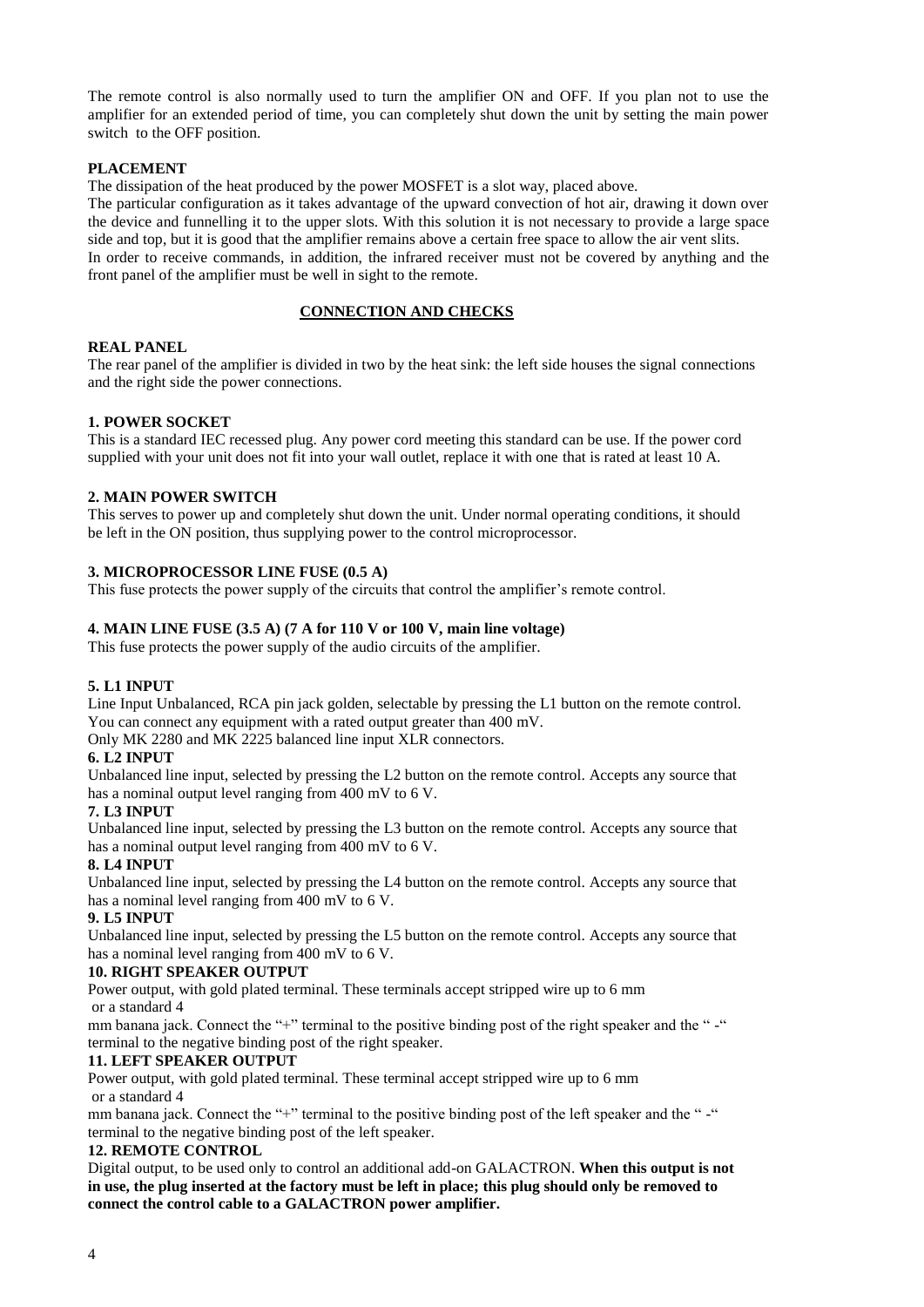#### **13. FRONT PANEL**

On the front panel there are 3 controls, Source Selection, Volume, Power On - Off.

On the front panel there are:

#### **POWER**

#### Red LED.

It lights red when put in the "OFF" the power switch, it indicates that the amplifier is connected to the network, but in stand-by mode.

#### **WARM-UP**

In the moment of switching on the amplifier, for about 30 seconds, the red LED will flash with the selected input source, this means the WARM-UP.

During this short period, you cannot use the amplifier.

During this stage, it is normal that there is a slight background noise.

When the LED will stop flashing and the volume knob will rise with a minimum sound pressure, then your Galactron will be ready.

To have the top of the sonic performance, the amplifier must be able to reach a certain thermal stability.

#### **L1**

Indicates that you have selected the input L1.

**L2** 

Indicates that you have selected the input L2.

**L3** 

Indicates that you have selected the input L3.

**L4**  Indicates that you have selected the input L4.

**L5** 

Indicates that you have selected the input L5.

#### **VOLUME**

The knob is equipped with an internal motor that raising and lowering the volume from the remote control knob rotates, indicating the sound pressure you require.

#### **INFRA RED DETECTOR**

All commands to the amplifier are communicated via this sensor. The infra red detector should be kept free of obstruction, and the front of the amplifier should face towards the listening area.

#### **REMOTE CONTROL**

There are 8 buttons on the remote control.

**L1** 

Pressing this button turns on the amplifier and select the input L1.

**L2** 

Pressing this button turns on the amplifier and select the L2 input. **L3** 

Pressing this button turns on the amplifier and select the input L3. **L4** 

Pressing this button turns on the amplifier and select the input L4. **L5** 

Pressing this button turns on the amplifier and select the input L5.

#### **VOLUME**

Pressing these keys  $(L5 + Mute)$  you are controlling the increase in the volume of the amplifier. **MUTE**

Pressing this button will lower the volume by 20 dB. To restore the original volume, just press.

# **STAND-BY**

By pressing this button (Volume  $+/-$  at the same time) you turn off the amplifier, putting it in standby mode: in this condition the microprocessor control is active, while the amplifier itself is turned off.

To turn the amplifier, simply press one of the buttons for selecting the input 1,2,3 or 4.

#### **BATTERY COMPARTMENT**

The remote control to operate at need 4 AAA batteries (AAA). Below a certain level of charge the remote control stops functioning completely.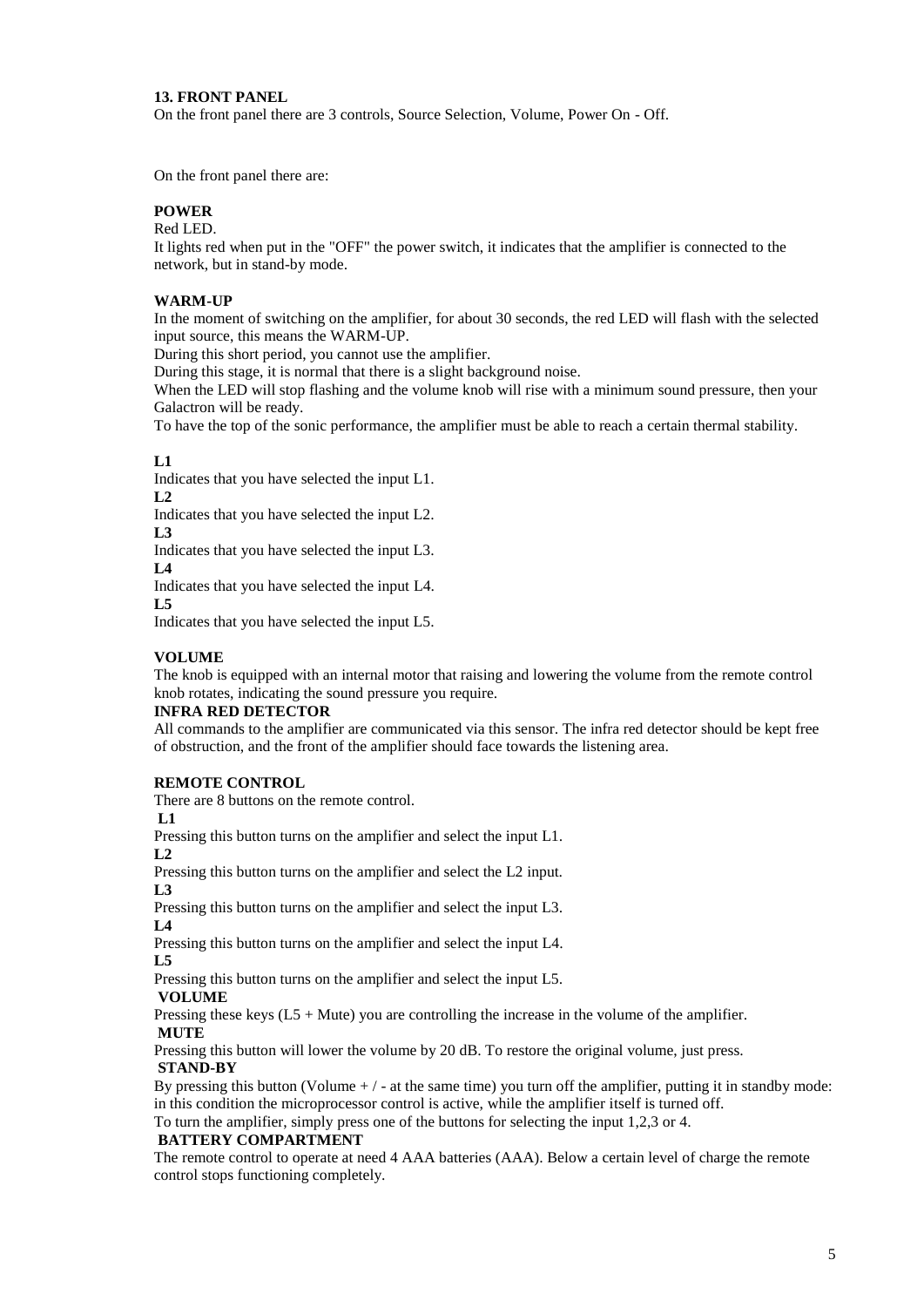#### **HOW TO OPERATE THE AMPLIFIER**

#### **CONNECTING SPEAKERS**

The power outputs are made with screw terminals gold, able to accept both bare wire up to 6 mm2, both terminations fork, both terminations standard banana with 4 mm diameter. the use of simple stripped cable is, however, not recommended due to the strong surface oxidation of copper, both naked tinned or silvered. The amplifiers Galactron have no protection whatsoever on the outputs, either in voltage or current. For this reason the output stages have been made with a huge over sizing (the dissipation capacity of the mosfet end is equal to eight times the nominal power of 8 Ohm), so as to withstand without damage the short circuit of the output terminals, even in the presence of strong input signals. This does not mean, however, that any output short circuit does not have any consequences. Inside there are 4 fuses on the amplifier power supplies that prevent final drawing too much power: to burn them to the finals due to a power outage and then the amplifier stops operating. To replace them you need to bring the amplifier at a service Galactron center.

The lack of protection and robustness Galactron supply allows the amplifiers to drive any speaker, as is its low input impedance, without the risk of saturation and dynamic compression. In case the impedance seen by the amplifier is particularly low (less than 2 ohms) and the volume is kept very high for long periods, the current delivered by the final cause a considerable increase of the temperature of the heat sink.

#### **POWER**

Galactron The amplifiers are controlled by a microprocessor that controls all functions, even without intervening in any way the audio signal path. For this reason, the ignition procedure differs from that of normal amplifiers. Bringing in the "ON" the power switch the amplifier goes into standby mode: in practice are fed the control circuits, but it is not connected to the network the primary winding of the power transformer primary. In this situation, the LED "POWER" lights red.

To turn the amplifier simply press the Power button on the front panel to the right, at this point, the microprocessor starts the ignition process itself. First, the relay that supplies power to the power supply main, and the LED "POWER" After about 4 "output of the preamp stage, that the unit is in stand-by mode is shorted to ground, is enabled, the microprocessor initiate procedures to control the heating and the red led with the selected source flashes.

#### **HEATING**

At this point, the amplifier is ready to operate. However, because of the particular circuit structure, devoid of total feedback loop, the amplifier is not able to express all its qualities until it has been reached a certain thermal stability.

During heating, it is normal to an increase, even significant, of the background noise.

The duration of the heating period is not fixed, but depends on the time in which the device has been stopped and how long it has been on before switching off: in fact, the microprocessor takes into account the effective initial temperature of the heat sink.

#### **SOURCE SELECTION**

The source selection is made by pressing the buttons on the remote control or by turning the knob on the front panel. For each selection the new source is switched in place of the previous year. The selected source is displayed when the relative written on the front panel.

Switching the source, the knob will lower the volume automatically, and then bring it back to a pressure at about eight o'clock, which you can then raise or lower the volume to your liking.

#### **VOLUME**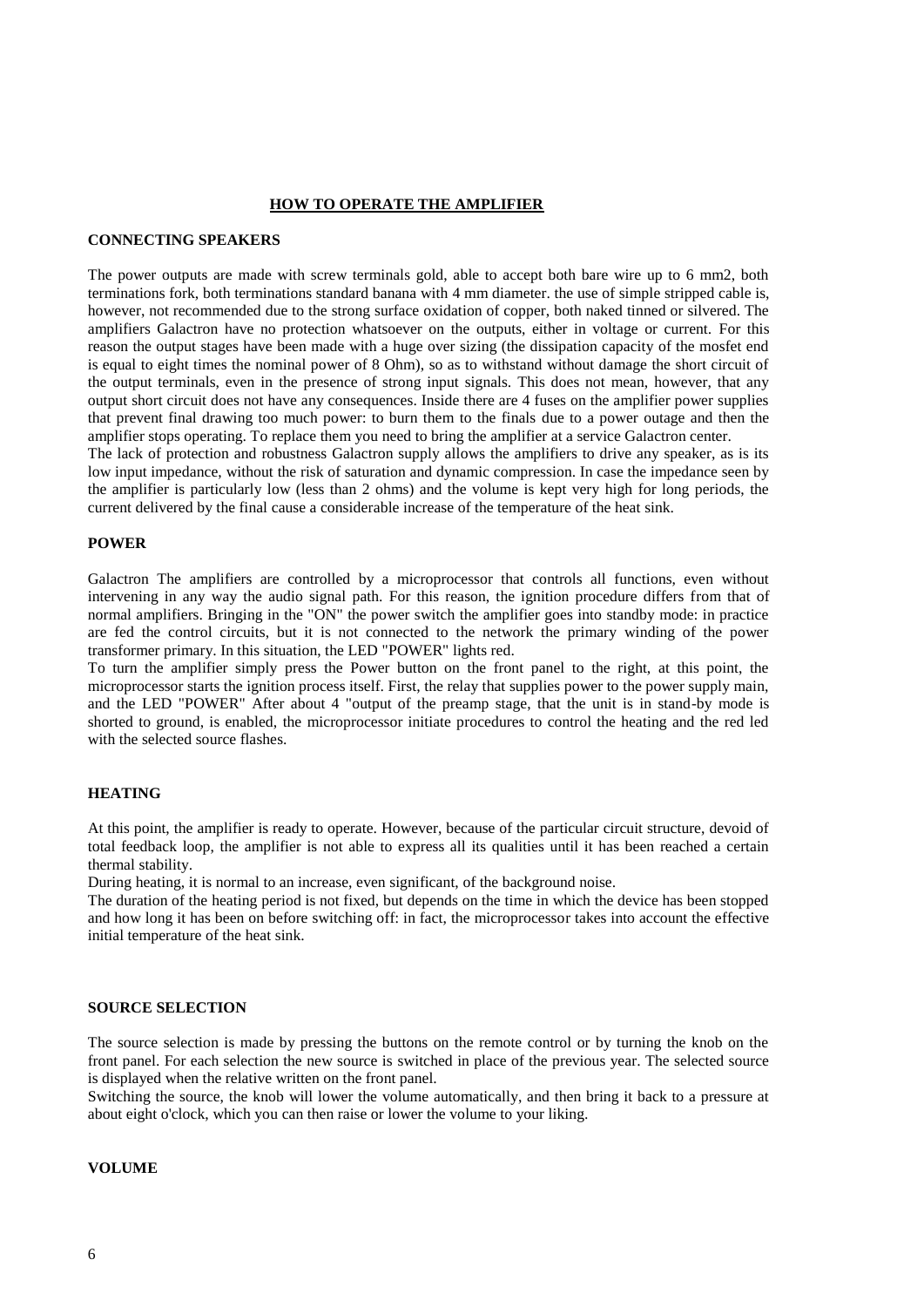The volume control is done using the two buttons on the remote control or by turning the knob in the center, on the front panel. The adjustment of the volume has been divided into forty-eight steps, very close together when there is little attenuation, and progressively increasing hand in hand that the signal is attenuated. The maximum attenuation possible before the last shot is -48 dB; taking the last shot because the total

silencing.

When you press one of the volume control buttons on the remote control, the front panel will illuminate on and the arrow that indicates whether the level is climbing or descending. Arriving at the maximum attenuation or maximum exaltation written and arrows do not light up anymore, indicating that they have been reached the limits of adjustment.

Press "MUTING", when pressed on the remote, due to the lowering of instantaneous output level of 20 dB. To return to the original level is sufficient to press the switch.

#### **TURNING OFF THE AMPLIFIER**

To put the amplifier in STAND-BY, and just press on the remote control simultaneously the keys  $(+/-)$ .

To turn off the amplifier you must first press the right button on the front panel and then subsequently lead to the OFF position the switch on the rear panel. The microprocessor control provides first a short circuit by the output signal from the preamplifier, so as to prevent impulsive noise, then deactivates the relay that supplies power to the power supply main: at this point all the lights on the panel are turned off.

#### **WARNING: NEVER TURN OFF THE AMPLIFIER WITH THE MAIN LINE SUPPLY POWER SWITCH BEFORE HAVING PLACED THE UNIT IN STAND-BY. THIS ERRONEUS PROCEDURE WILL CAUSE VIOLENT TRANSIENT AT THE AMPLIFIER OUTPUT, WITH POTENTIALLY DANGEROUS EFFECTS ON THE SPEAKERS.**

# **TROUBLESHOOTING**

# **The main power switch is turned on, but the POWER LED is not illuminated.**

**The wall outlet is not powered.**

Check that the correct voltage is presents at the end of the power cord. If the mains supply voltage is supplied to the machine

#### **The fuse to the microprocessor has blown\*.**

Turn off the amplifier, disconnect the cord from the wall socket, remove the fuse from its holder and check for continuity. If the fuse is in good condition,

**The POWER LED is burned out**

Try to activate the amplifier using the remote control. If there is not action,

**The microprocessor has failed.**

#### **The POWER LED is illuminated but the amplifier does not respond to the remote control.**

The infrared detector on the amplifier is obstructed, or it is placed at an angle greater than 30° with respect to the remote control.

Check that the amplifier is in correct position.

If the amplifier is in the correct position,

**The batteries in the remote control unit are dead.**

Check the battery charge level, and replace as required.

If the battery are charged,

#### **The remote control unit has malfunctioned.**

Try setting the amplifier with another remote control of the same type.

If the unit still does not work properly,

**the infrared detector has failed.**

**The amplifier goes ON normally, but no sound is produced by the speakers.**

**The program source is not connected correctly.**

Check that the input selected is correctly connected to the audio source.

If the connections are correct,

**The source is not functioning properly,**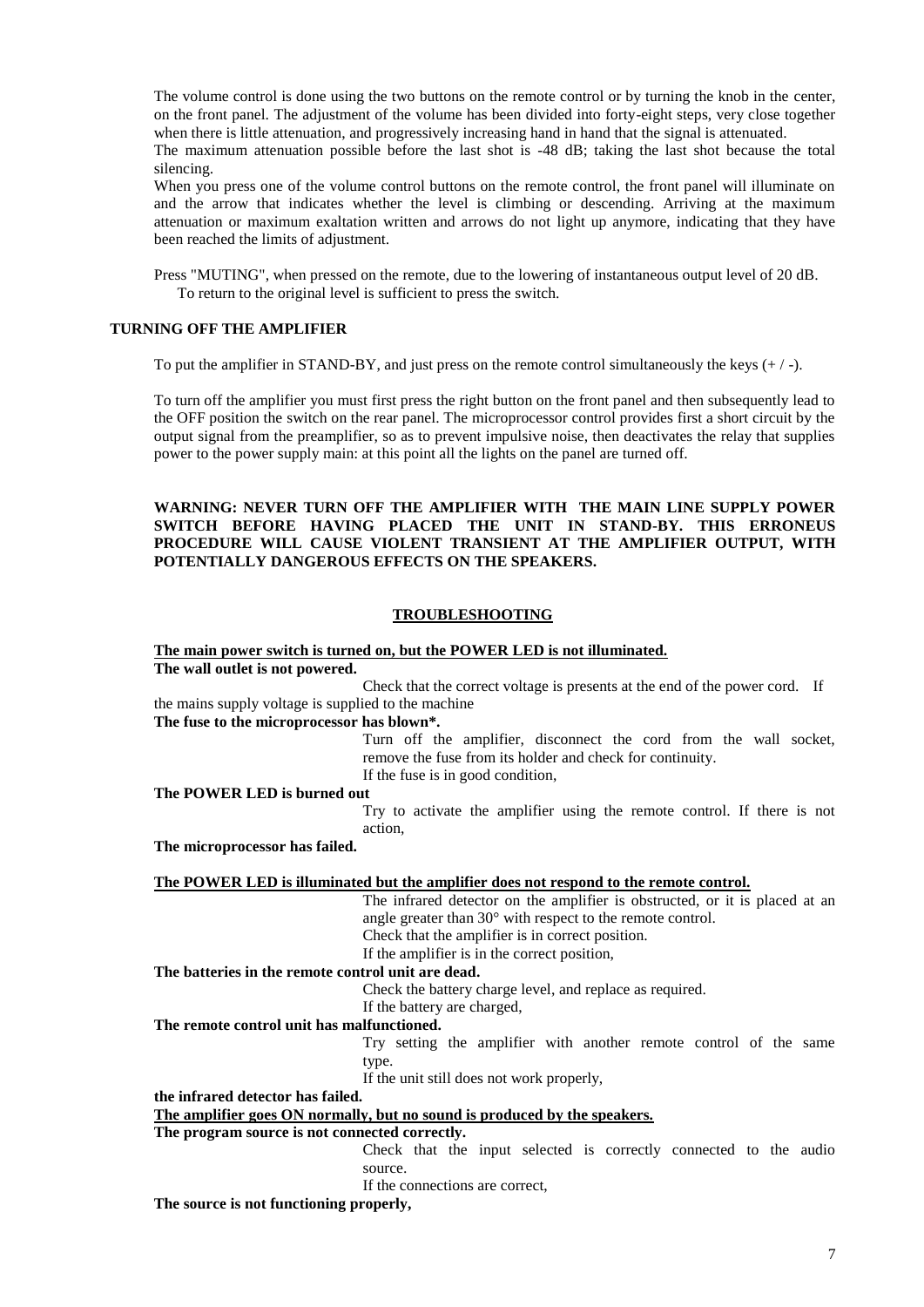|                                                      | Check that a correct signal is output by the source.                                        |
|------------------------------------------------------|---------------------------------------------------------------------------------------------|
|                                                      | If the output signal is correct,                                                            |
| The cable are bad.                                   |                                                                                             |
|                                                      | Check the electrical continuity of the cables and jacks.                                    |
|                                                      | If they are not interrupted,                                                                |
| The speakers are hooked-up incorrectly.              |                                                                                             |
|                                                      | Check that the speakers are correctly connected to the output<br>terminals.                 |
|                                                      | If the connection are correct.                                                              |
| The power cable are interrupted.                     |                                                                                             |
|                                                      | Check the continuity of the cables.                                                         |
|                                                      | If they are not interrupted,                                                                |
| A fuse might as blown into the amplifier's PC board. |                                                                                             |
|                                                      | Have the amplifier checked from a suitable Service Station.                                 |
|                                                      | The amplifier goes into PROTECTION mode, (power led orange)                                 |
| One external or internal fuse might has blown.       |                                                                                             |
|                                                      | Check the external or internal fuse might has blown.                                        |
|                                                      | Check the external $3.5$ A (or $7$ A) main fuse.                                            |
|                                                      | Have the internal fuses checked by a suitable Service Station.                              |
|                                                      |                                                                                             |
|                                                      | After being turned on with the power switch, the amplifier goes in stand-by and then goes O |

**After being turned on with the power switch, the amplifier goes in stand-by and then goes On automatically, regarding less the commands sent with the remote control. Symmetrically, once turned off with the remote control, the amplifier goes in stand-by for four seconds and then goes On again.**

The factory installed plastic plug has been removed. Plug-in again the plastic lug or a simple RCA pin jack NOT short circuited.

# **TECHNICAL SPECIFICATION**

# **MK 2225**

| <b>Continues Power</b>       | $2x25$ W 80hm class A<br>2x38 W 40hm class A<br>$2x40 \text{ W } 20$ hm class A |
|------------------------------|---------------------------------------------------------------------------------|
| Inputs                       | 4 unbalanced RCA<br>1 balanced XLR                                              |
| <b>Signal to Noise Ratio</b> | $s/n$ 100db                                                                     |
| <b>Peak Current Output</b>   | 60Ah                                                                            |
| <b>THD</b> (at rated power)  | 1.6%                                                                            |
| Remote control               | infra red                                                                       |
| Weight                       | 27 <sub>Kg</sub>                                                                |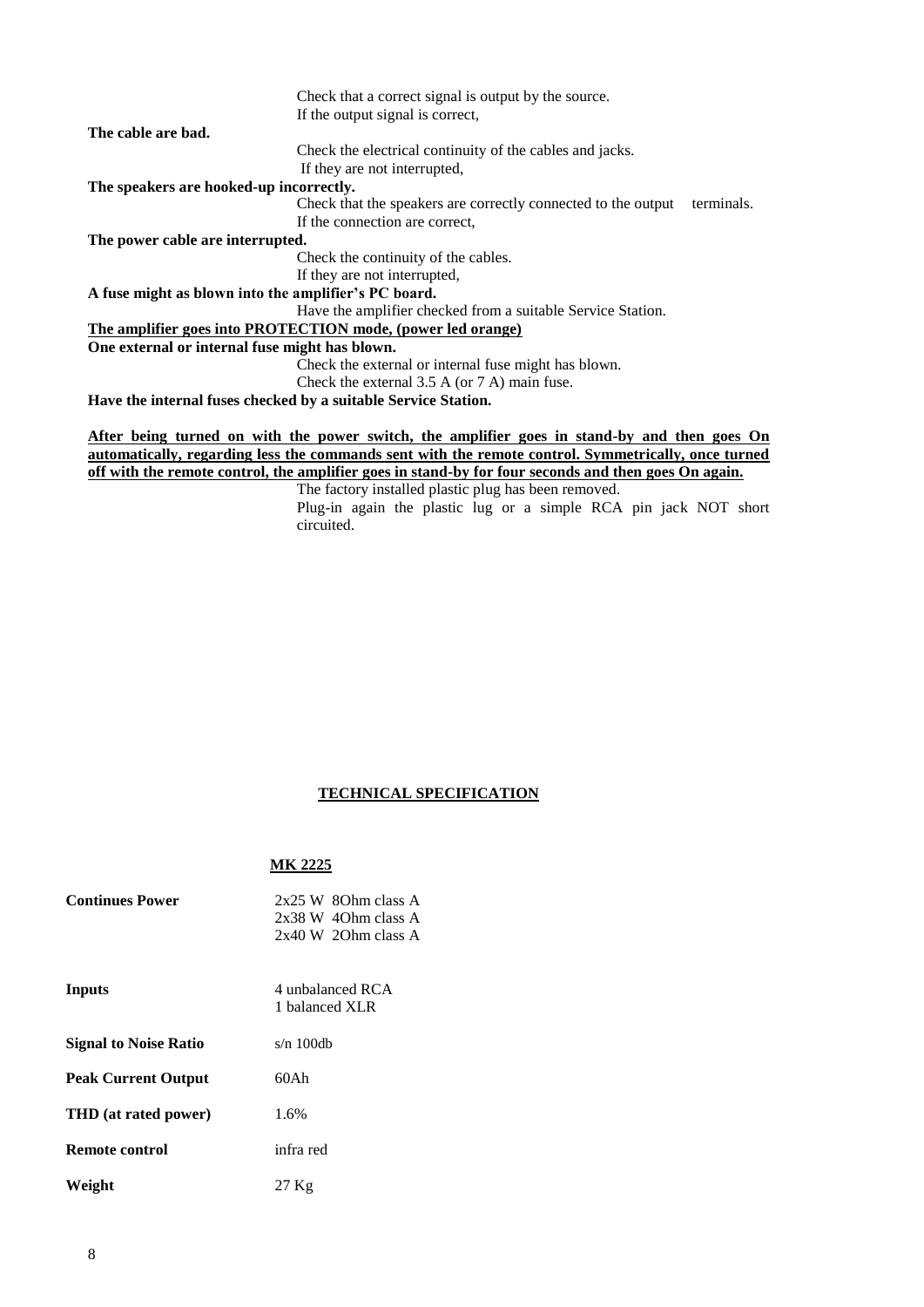# *Instructions for Recycling*



The symbol on the side, shown on the packing of the product means that the product, if it is no longer used, cannot be treated as unsorted municipal waste, but must be returned to a collection point for the recycling of electrical and electronic equipment, in accordance with the regulations (WEEE Recycling of Electrical and Electronic equipment). Ensuring this product is disposed of correctly, you will help prevent potential negative consequences to the environment and human health, which could otherwise be caused by inappropriate handling of this product as unsorted municipal waste. The recycling of materials will help to conserve natural resources.

# **Caution !**

Changes or modifications not approved by the manufacturer could void the compliance to laws and make the device unsuitable for use by the user. The manufacturer declines all responsibility for damage or injury caused by the use of a device subject to unauthorized modifications or improper operation or system failures subject to unauthorized changes.

 $\epsilon$